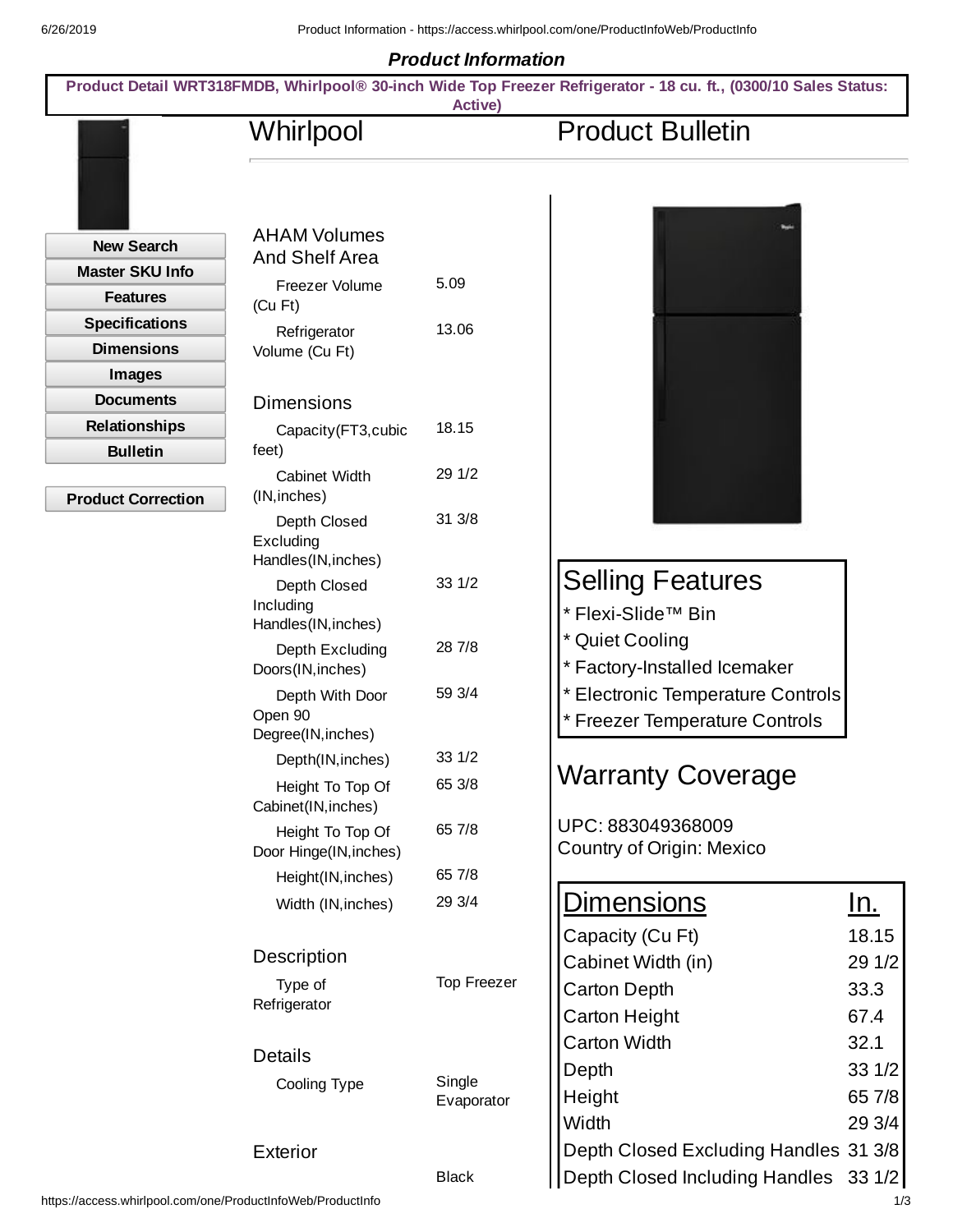|                                       |                                                                                                                | r Todact Information - https://access.wimipoor.com/one/r Todactinioweb/r Todactinio |        |
|---------------------------------------|----------------------------------------------------------------------------------------------------------------|-------------------------------------------------------------------------------------|--------|
| Cabinet Color                         |                                                                                                                | <b>Depth Excluding Doors</b>                                                        | 28 7/8 |
| <b>Cabinet Finish</b>                 | Smooth                                                                                                         | Depth With Door Open 90 Degree 59 3/4                                               |        |
| Door Color                            | <b>Black</b>                                                                                                   | <b>Gross Weight</b>                                                                 | 190    |
| Door Finish                           | Smooth                                                                                                         | Height To Top Of Cabinet                                                            | 65 3/8 |
| Door Style                            | Flat                                                                                                           | Height To Top Of Door Hinge                                                         | 65 7/8 |
| Door Swing                            | Right                                                                                                          | Net Weight                                                                          | 180.4  |
| Handle Color                          | <b>Black</b>                                                                                                   | Width Doors Open 90 Degrees                                                         | 31 7/8 |
| Handle Material                       | Plastic                                                                                                        | Width with Doors Closed                                                             | 29 3/4 |
| Handle Type                           | Reach Through<br>Handle                                                                                        |                                                                                     |        |
| Reversible Door                       | Yes                                                                                                            |                                                                                     |        |
| Levelers                              | 2 Black                                                                                                        |                                                                                     |        |
| Wheels                                | 4-Natural                                                                                                      |                                                                                     |        |
| Controls                              |                                                                                                                |                                                                                     |        |
| <b>Automatic Defrost</b>              | Yes                                                                                                            |                                                                                     |        |
| <b>Control Location</b>               | Interior                                                                                                       |                                                                                     |        |
| Control Type                          | Electronic                                                                                                     |                                                                                     |        |
| Refrigerator<br>Compartment           |                                                                                                                |                                                                                     |        |
| Number of Interior<br><b>Shelves</b>  | 3                                                                                                              |                                                                                     |        |
| Conventional<br>Shelves               | 1 Fixed Full-<br><b>Width Glass</b><br>2 Adjustable<br>Full-Width<br>Glass                                     |                                                                                     |        |
| Humidity-Controlled<br><b>Drawers</b> | 2 Half-Width                                                                                                   |                                                                                     |        |
| Deli Drawer                           | 1 Flexi-Slide<br><b>Bin</b>                                                                                    |                                                                                     |        |
| Door Bins                             | 1 Dairy<br>1 Fixed Full-<br>Width<br>1 Fixed Partial-<br>Width<br>1 Fixed Partial-<br>Width Flip-Up<br>Storage |                                                                                     |        |
| Lighting                              | Incandescent                                                                                                   |                                                                                     |        |
| Liner Finish                          | White Opaque                                                                                                   |                                                                                     |        |
| Freezer                               |                                                                                                                |                                                                                     |        |
| Compartment                           |                                                                                                                |                                                                                     |        |
| Door Type                             | Swing                                                                                                          |                                                                                     |        |
| Freezer Number of                     | 1                                                                                                              |                                                                                     |        |

https://access.whirlpool.com/one/ProductInfoWeb/ProductInfo 2/3

Shelves